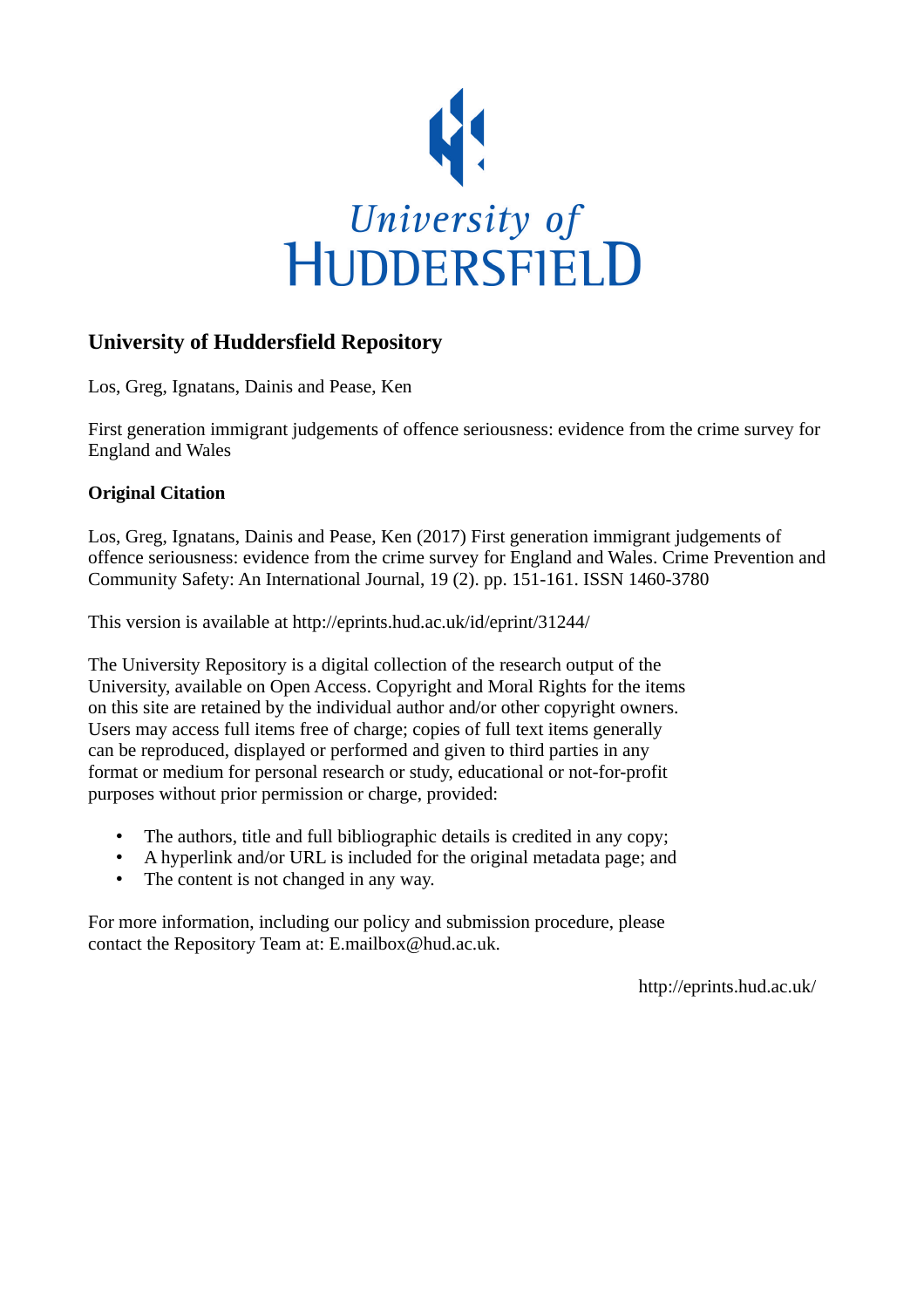# **First Generation Immigrant Judgements of Offence Seriousness: Evi-**

# **dence from the Crime Survey for England and Wales.**

#### **Greg Los**

University of Kent

### **Dainis Ignatans**

University of Huddersfield

#### **Ken Pease**

University College London

#### **Abstract**

This exploratory paper delves into differences and similarities in the rated seriousness of offences suffered by victims of different national origin. The issue is important because a mismatch between police and victim assessments of seriousness is likely to fuel discord. It was found that first generation immigrants did not differ in their rating of the seriousness of offences against the person from either the indigenous population or according to region of birth. However those of Asian origin rated vehicle and property crime they had suffered as more serious than did other groups about crimes they suffered. The anticipated higher seriousness rating of offences reported to the police r was observed for all groups. People of Asian origin reported to the police a smaller proportion of offences they rated trivial than did people in other groups. Analysis of seriousness judgements in victimization surveys represents a much-underused resource for understanding the nexus between public perceptions and criminal justice responses.

This article is associated with British Academy grant SG151882.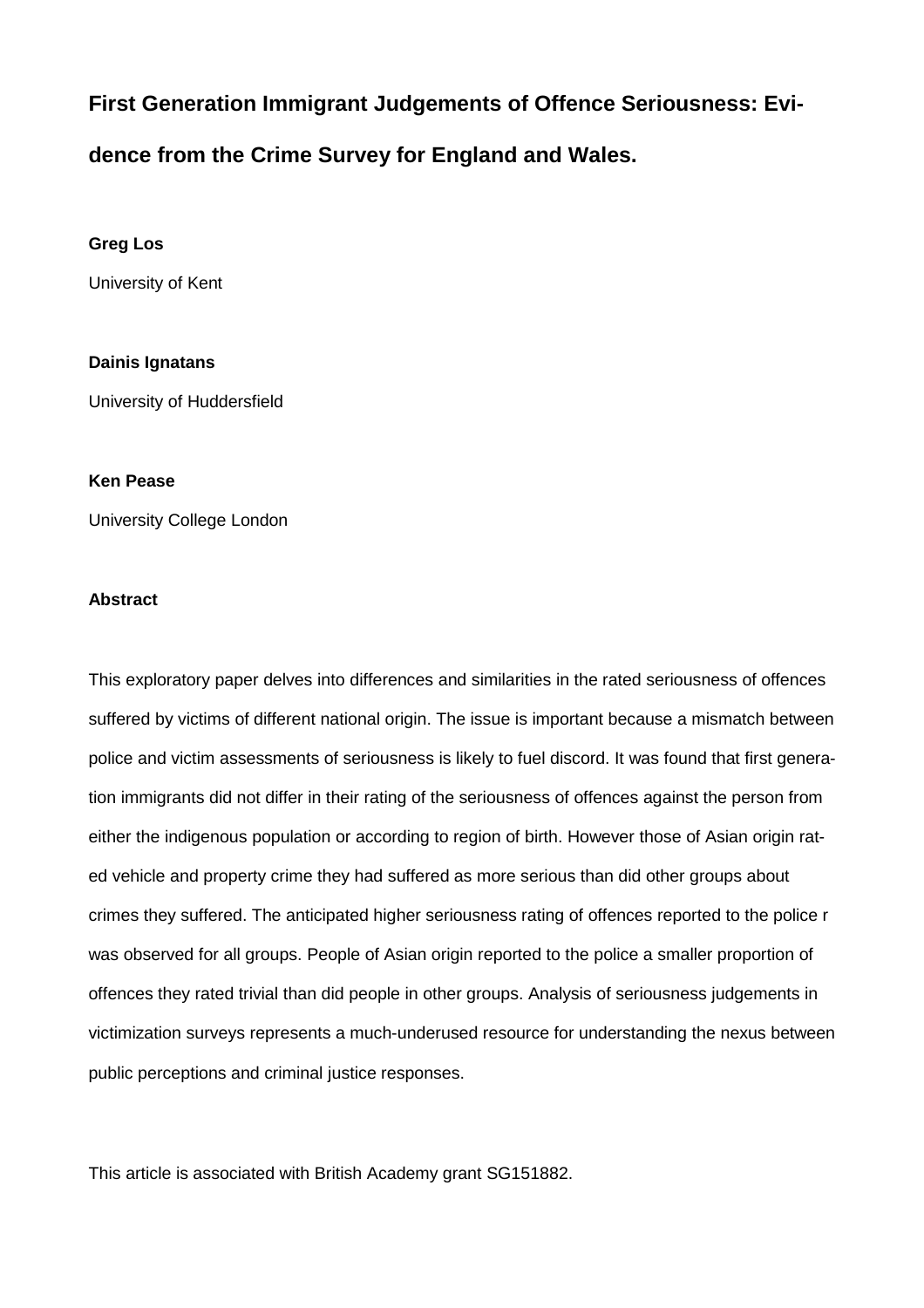#### **Introduction**

A problem with which police are routinely presented is how, with sensitivity, to enforce the law in immigrant communities whose values may differ, or be perceived to differ, from those of the host community. The difficulty lies, at least in part, in uncertainty about the perceived seriousness of offences which members of the immigrant community suffer or commit. Even if there is consensus about seriousness across groups within the community, presumptions that there is not will lead to misunderstanding. Specifically:

- For offences deemed *more* serious by an immigrant community than by the host community, immigrant *victims* will consider police efforts to help them or solve crime committed against them to be inadequate.
- For offences deemed *less* serious by an immigrant community than by the host community, immigrant *perpetrators* will feel their treatment to be harsh.
- For offences deemed *equally* serious by host and immigrant communities but perceived to differ, well-meaning attempts by the police to explain the action being taken may be seen as unnecessary or patronizing.

In the present exploratory study, data from the Crime Survey for England and Wales (hereinafter CSEW) will be used to examine the rated seriousness of offences of various kinds committed against them. The CSEW's routine elicitation of offence seriousness judgements made by victims are of immense potential usefulness in a variety of contexts and have been woefully neglected. They are, after all, the closest one gets to assessments of the nastiness of crime events experienced by the person who was there and was victimized. Data from CSEW, including as they do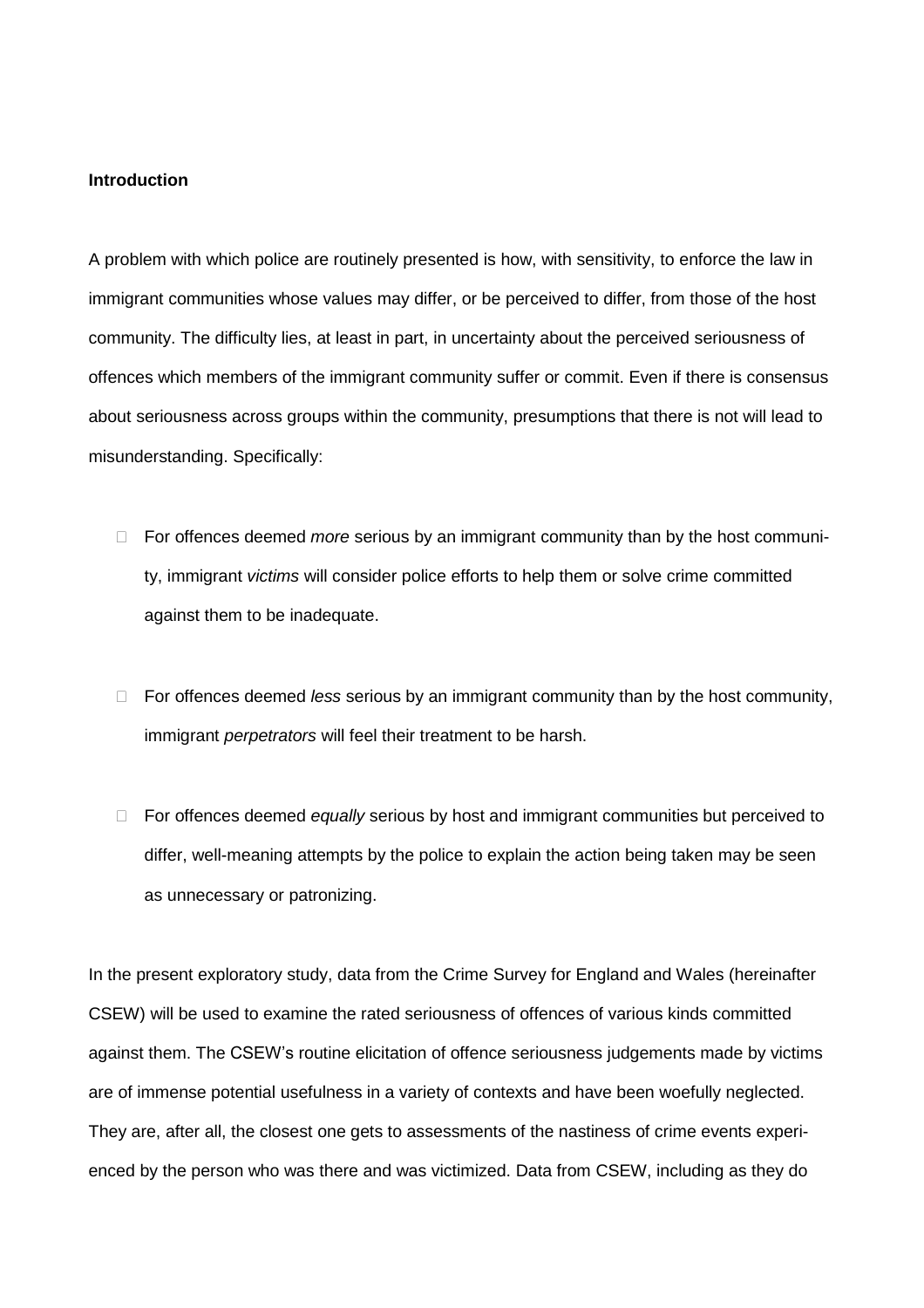responses from those who do not report the offence to the police, allow one to compare thresholds of seriousness at which citizens with different national origins inform the police.

The present study focuses narrowly on seriousness ratings according to the region of birth of victims. Thus a review of the quite meagre literature on seriousness judgements is outwith the paper's scope, as are a multitude of other analyses which would be of interest. The basic question addressed here is whether there is a mismatch between indigenous and immigrant groupings in the seriousness with which they regard crimes which they suffer. The same question should certainly be asked about other demographics. The writers' hope is that the present modest paper may stimulate research along these lines. For now, we are exclusively concerned with first generation immigrants compared to UK born citizens. To avoid tedious repetition, the qualifier 'first generation' should be understood in what follows.

The pioneering study of judgements of offence seriousness is conventionally attributed to Sellin and Wolfgang (1964). The present writers would give priority to Thurstone (1927) but this paper has a focus and scholarly archaeology is not it. Sellin and Wolfgang's point was that (for example) assaults causing serious injury should not be lumped together with assaults occasioning little or no injury, and robberies with a lot of money taken should not be lumped together with those where little is taken. This is true both when thinking about criminal careers and victim experiences. In both cases judgement of offence seriousness provides a more appropriate metric than legal offence category. This view has enjoyed a recent renaissance, though the word used has been harm or severity rather than seriousness. The focus seriousness has semantically morphed into a focus on harm or severity. The approaches are identical in weighting crime counts so as better to reflect impact of crimes on victims. (Sherman et al., 2014; Ignatans and Pease 2015; Herzog and Einat 2016). Semantics aside, seriousness/harm as judged by victims is surely a valuable measure in any weighting process. The approach to harm measurement adopted by Sherman et al. (2014) is to anchor it to sentencing guidelines. While this approach is likely to be the one generally adopted, and the present writers regard it as an advance on current practice, they are concerned that sen-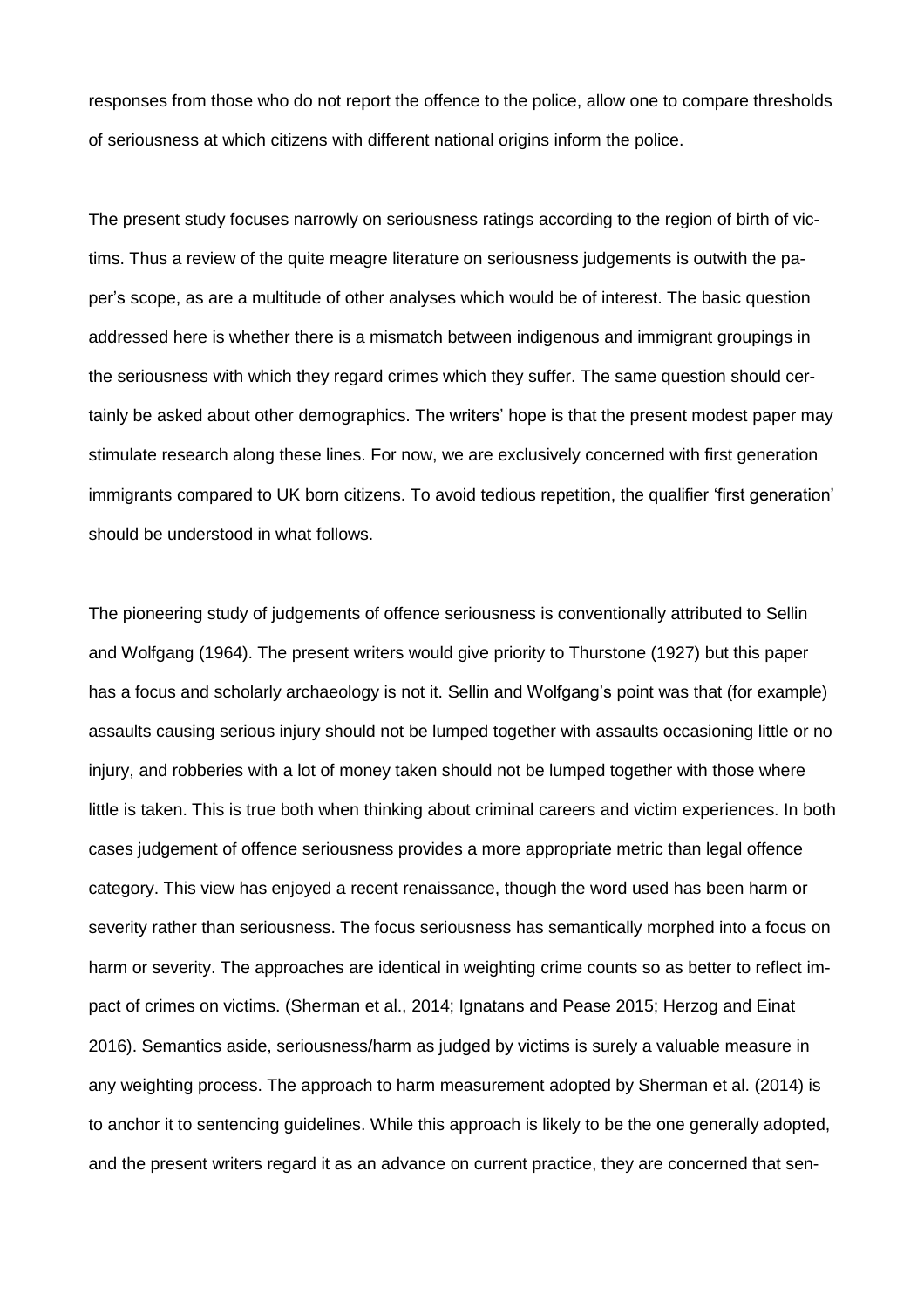tencing guideline starting points are very remote from victim experience. Indeed there is some question about whether guidelines structure judicial sentencing in any substantial way (Ranyard et al. 1994; Hebenton et al. 2009). Put simply, we prefer victim judgements of offence seriousness in the assessment of harm. Certainly (as Sherman et al would agree) for the question addressed here, seriousness is the only viable measure.

The obvious problem when here comparing immigrant and host groups can be expressed as follows. Any difference may be interpreted in one of two ways. Either the groups differ in their assessment of the same event, or the events differ in some way. For example, if immigrants rate assaultive crime as more serious, it may be that they differ in their rating of what is objectively the same offence, or alternatively that the events they suffer are truly more serious. Attempts will be made to tease out these alternatives, but a more conclusive demonstration must await the inclusion in CSEW of a question to *all* respondents asking for their judgement of offence categories in the abstract. This was an approach adopted in some early sweeps of CSEW. The provisional conclusion (see Pease 1985 and text below) was a surprisingly high level of consensus in perceived seriousness of crimes across cultures, with some important exceptions. Despite criticisms of the assumptions of additivity between components of complex offences (Wagner and Pease 1978), the Wolfgang and Sellin (1964) opus inspired research on the topic over the following two decades. The irony is that the research 'fashion' of seriousness judgements petered out as the victimization survey became more common. Thus the means of studying seriousness more thoroughly and cheaply coincided with declining interest in the topic, The question addressed by the post-Sellin and Wolfgang spate of work, relevant to our present purpose, is the degree to which there is at least approximate cross-culture consensus in judgements of the *relative* seriousness of crimes. Such evidence as exists suggests substantial consensus is also to be found *across national groups* (Akman et al. 1967; Veles-Dias and Megargee 1970; Rossi et al. 1974; Pease et al. 1975).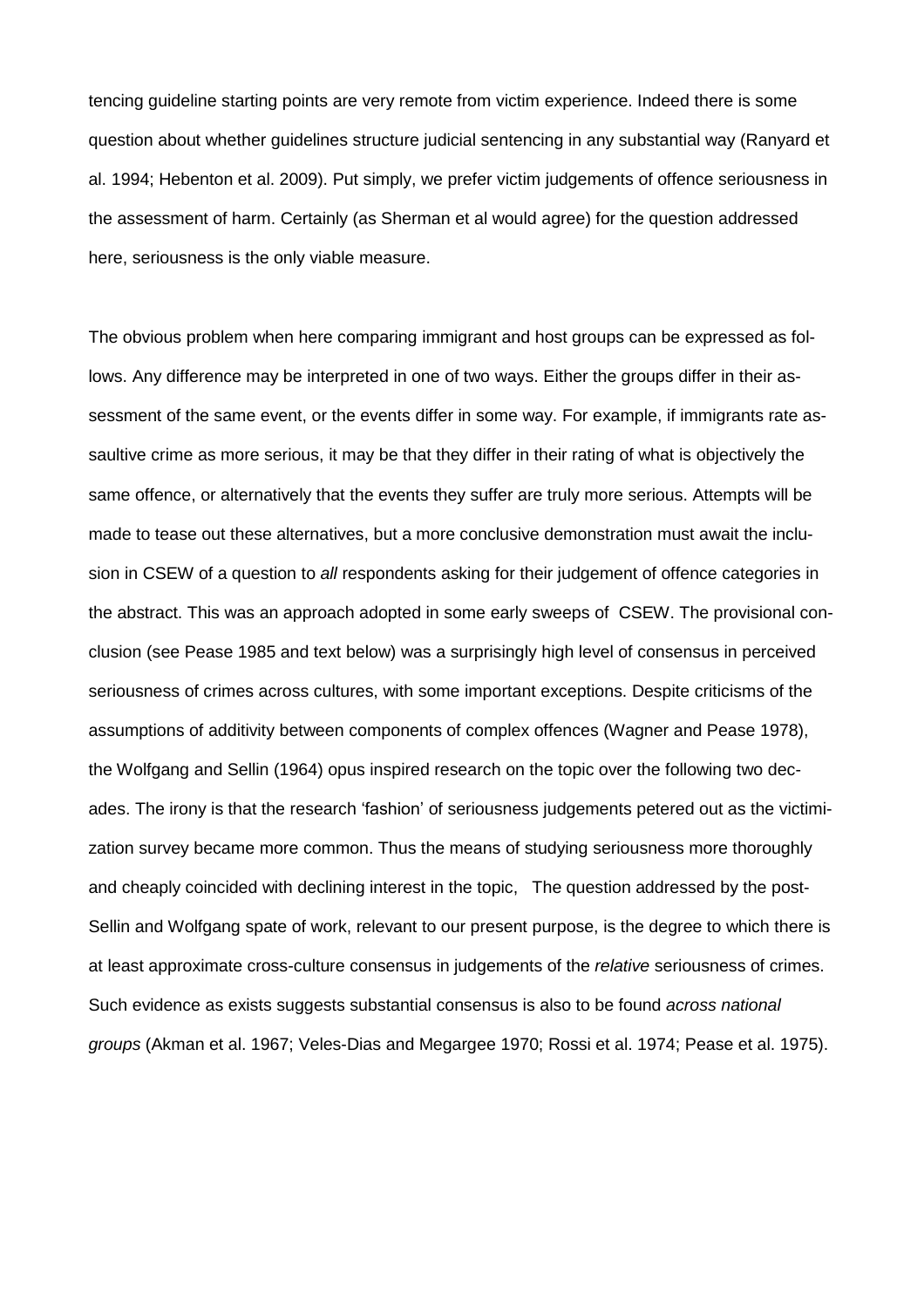#### **Methods**

CSEW victim form data from sweeps 2009/2010 -2014/2015 were pooled yielding a over 55000 victimization events, using the convention described as follows. Except where otherwise stated, these form the data for the present study. In CSEW a distinction is made as follows. If there are a series of events against the same victim of the same type and presumably by the same perpetrator, *one* victim form is completed (rather than a victim form for each of the events in the series). The event on which the victim of a series was invited to concentrate was the most recent one in the series. It was this event whose seriousness had to be rated. For present purposes, a series was thus counted as a single event because a seriousness score was assigned only to the most recent event in the series. To do otherwise would be to assume that event seriousness was identical across all the incidents in the series so that perceived seriousness would not have diminished (or escalated) throughout the series. The sample size of 55000 events was thus calculated on the basis of a series being counted as a single event.

CSEW victim forms contain detail of offence context, circumstances and consequences. The key question on seriousness took the form "How serious a crime do you think this was (scale of 1 to 20)". Analyses compared seriousness judgments made by British born people and first generation immigrants. Immigrant *region* of origin was not identified by all immigrant victims. Where it was (in 2022 cases) the sample was split between European, African and Asian born first generation immigrants.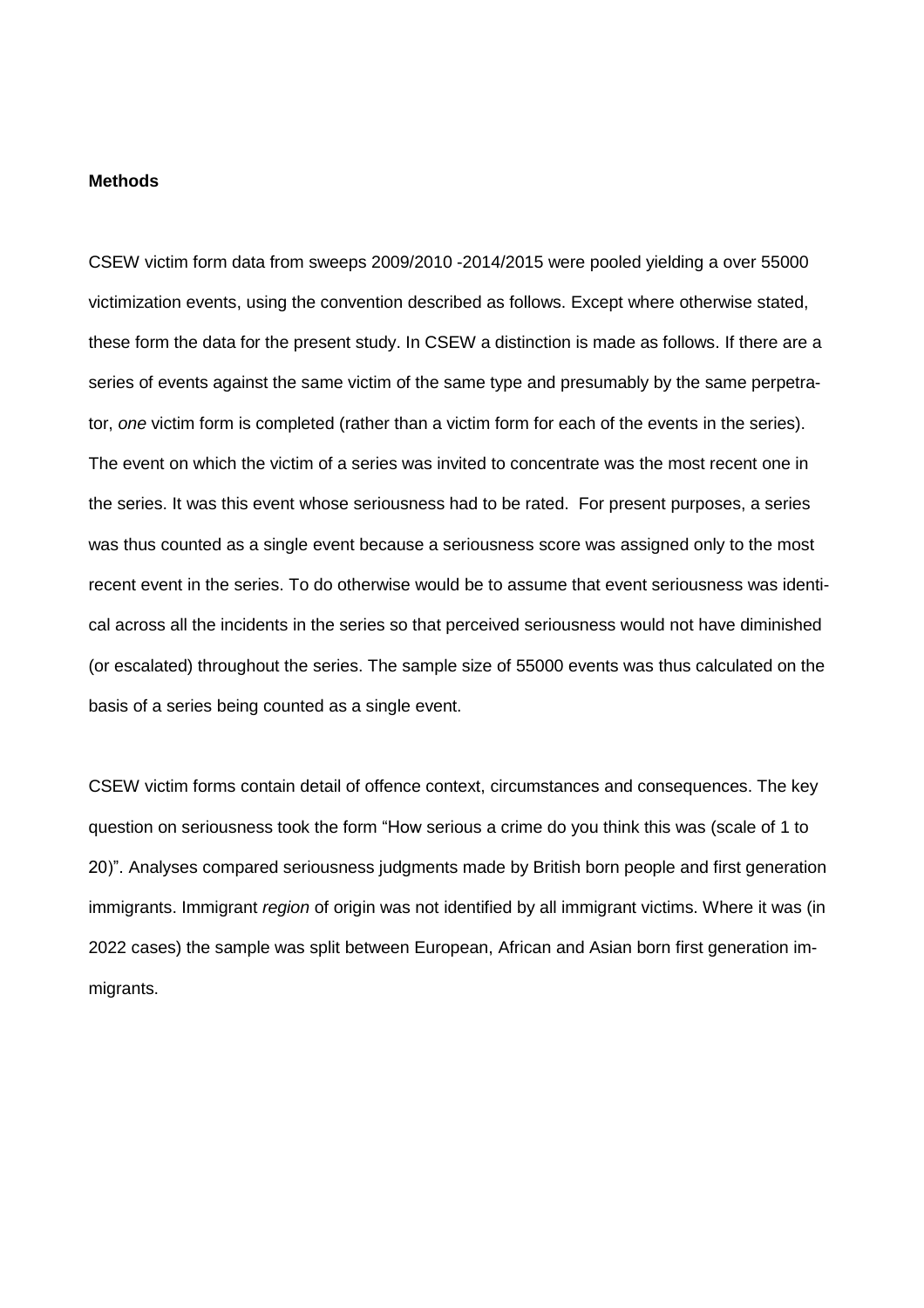#### **Results**

Mean seriousness (the scale being 1-20) were calculated for all respondents, all native born respondents (native), all first generation immigrants (immigrant) and where available (see above) immigrants of European birth (European), of African origin (African) and Asian origin (Asian). The offences suffered were aggregated as follows: vehicle crimes (vehicle theft, theft from vehicle, damage to vehicle) property crime (theft from and outside the property, theft of belongings in absentia of the owner, criminal damage), and violent crime (robbery, theft from the person, domestic violence, sexual offences, harassment). These means are presented as Figure 1.

**Figure 1. Mean Crime Seriousness Score by Respondent Region of Birth.**



The results are here presented as text. Details of ANOVAs conducted are available from the second author on request. Comparing the native subgroup with all immigrants, the average seriousness of each of the crime types (violent, property and vehicle) was significantly higher for the latter (p<.001). So in these crudest of terms, immigrants see the crimes they suffer as more serious on average than do indigenous people. In an attempt to look at ratings of all crime suffered in more detail, multiple comparison tests (Student-Newman-Keuls) were conducted and show the following patterns. F*or all crime combined*, native-born British people and immigrants of European origin did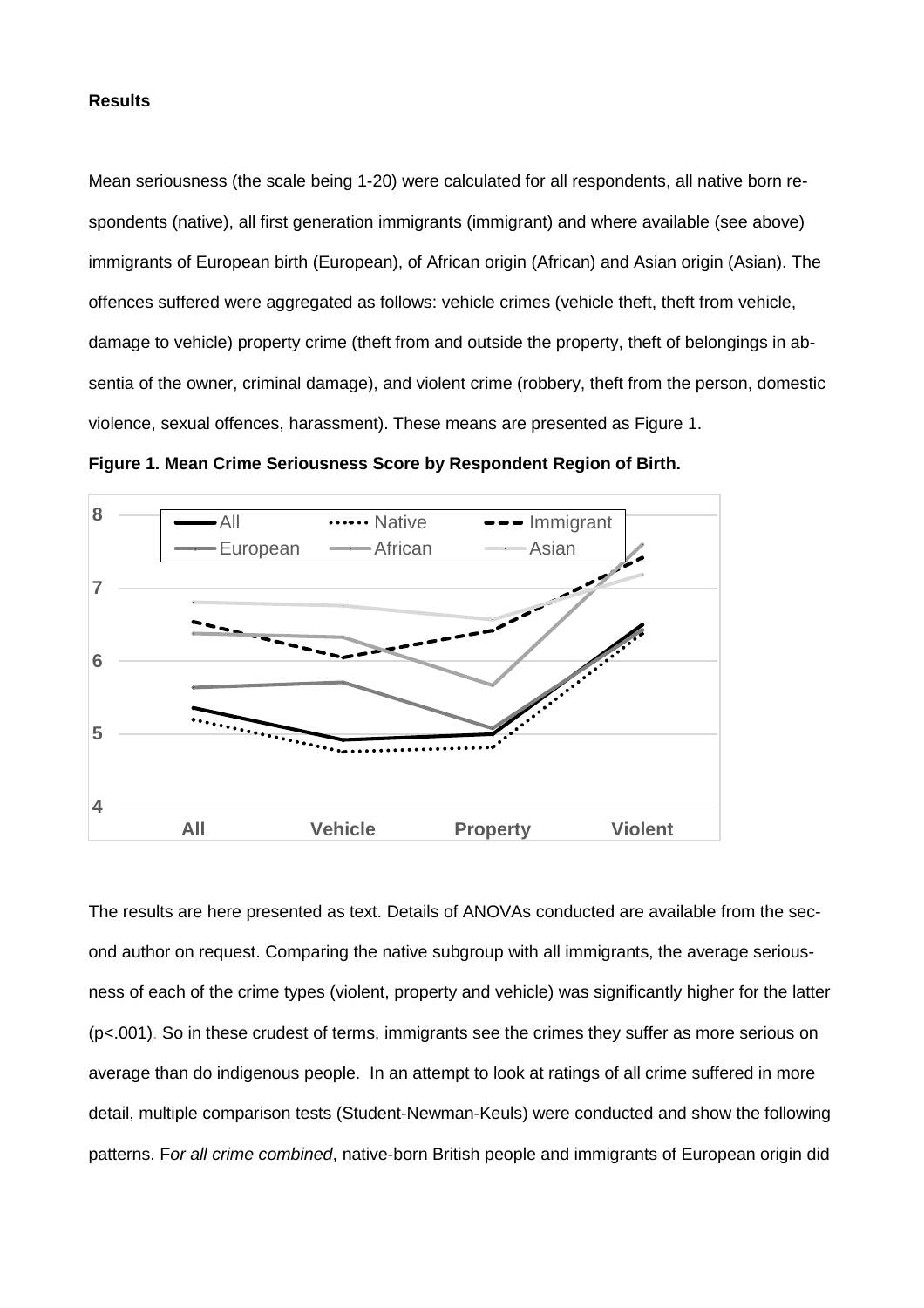not differ in the rated seriousness of crimes suffered, but their rated seriousness was significantly less than that of immigrants of African origin, which was in turn significantly less than the mean seriousness rating of immigrants of Asian origin, This is expressed more succinctly as follows. Groups with a common underlining do not differ reliably in seriousness ratings, so Native, European, African, Asian summarizes the preceding text description of the results.

We now consider individual crime types. Taking vehicle crime alone, the Asian sample rated them as significantly more serious than the African group, who in turn rated such crime as significantly more serious than European origin and indigenous groups, who did not differ significantly from each other. Summarized in increasing order of seriousness, we thus have Native European African Asian. Thus native born people rated such crime as significantly less serious than did European immigrants, who in turn rated it as less serious than immigrants of both the other origins, who did not differ reliably from each other. For property crime, the pattern was Native European African Asian so groups other than those of Asian origin did not differ reliably in rated seriousness, with those of Asian origin seeing such crimes as more serious. For crimes against the person, interestingly the groups did not differ reliably Native European African Asian.

We should be clear about what the above analysis does not say. It does not say that (for example) Asian immigrants suffer the most serious vehicle crime. Neither does it imply that Asian immigrants inflate the seriousness of crimes they suffer. The analyses below do show whether the decision to report a crime to the police is a function of their assessed seriousness of what has happened.

#### *Seriousness Scores and Report to the Police*

Figures 2-5 show the cumulative proportion of crimes reported to the police, by their rated seriousness by native and immigrant sub-groups. Figure 2, depicting the pattern for all crime, shows clearly that indigenous people report more crime to the police that they have rated as of low serious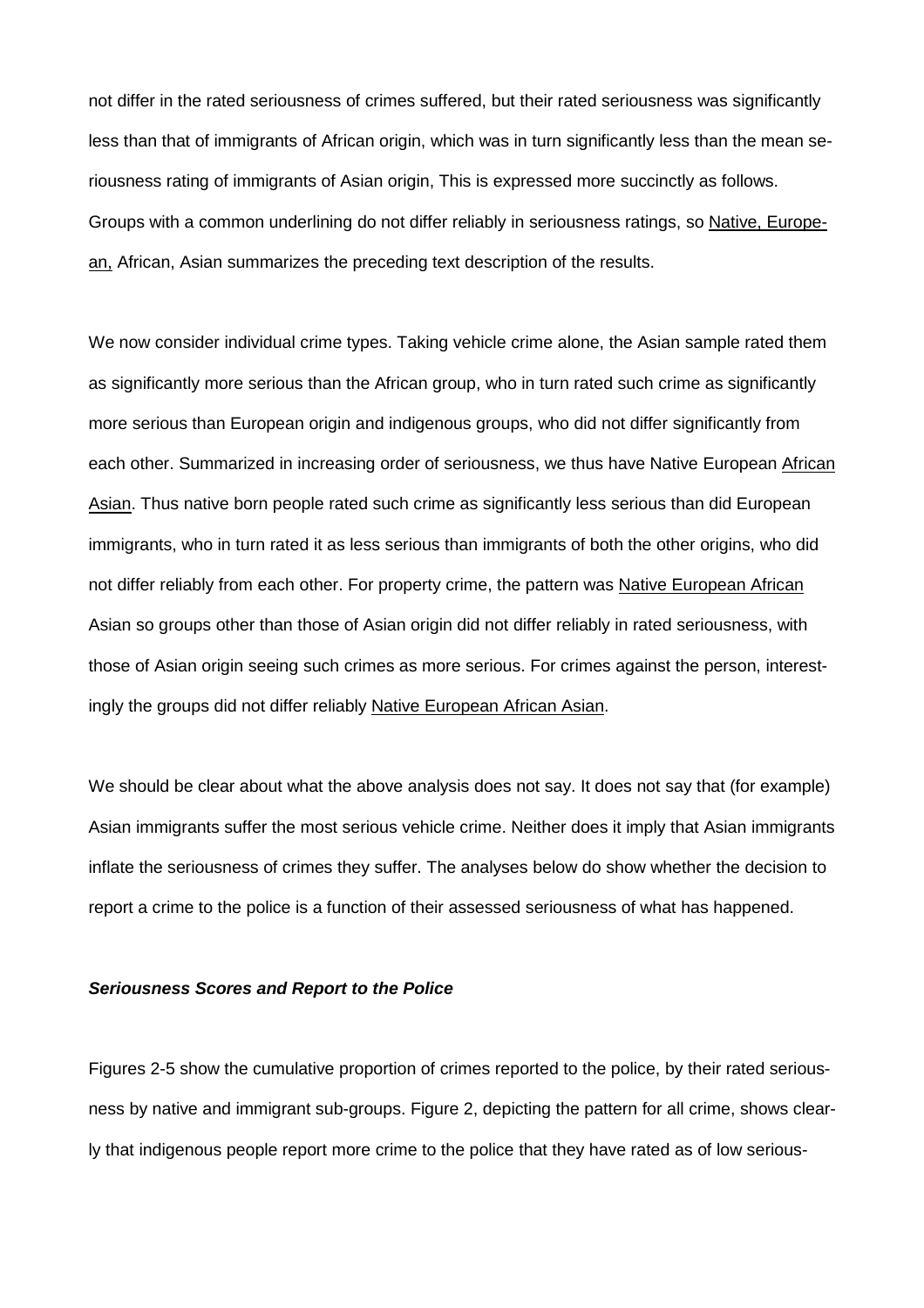ness. At the other extreme, immigrants of Asian origin report far fewer such crimes. The same pattern, more marked, appears for vehicle and property crime but not for crimes against the person. We thus speculate that crimes of lower rated seriousness are converted into reports to the police less often by immigrants of Asian origin, but crimes of high rated seriousness and crimes against the person across the board are converted into report to the police to a similar extent across groups of different regional origin.



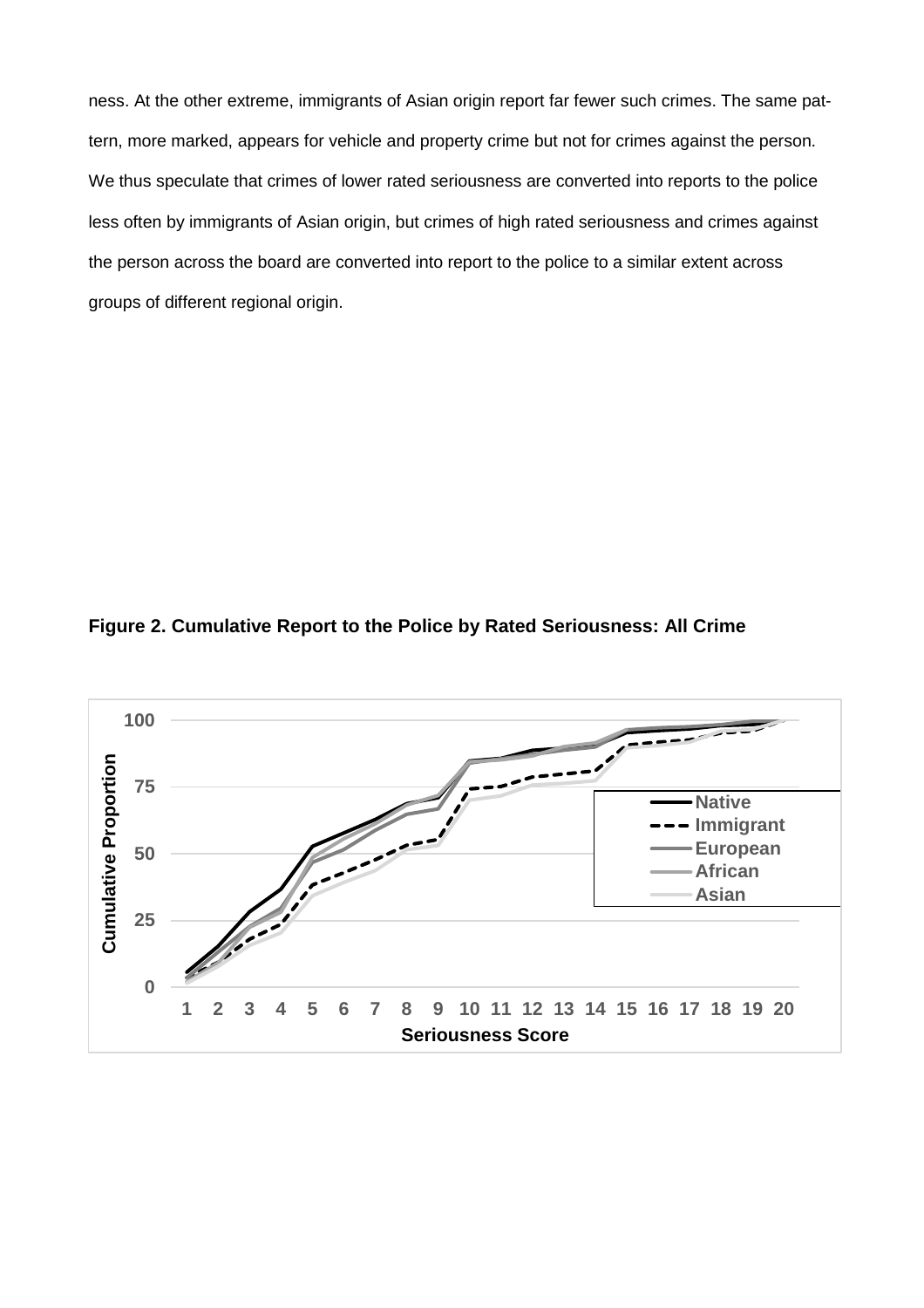

**Figure 3. Cumulative Report to the Police by Rated Seriousness: Vehicle Crime**

**Figure 4. Cumulative Report to the Police by Rated Seriousness: Property Crime**

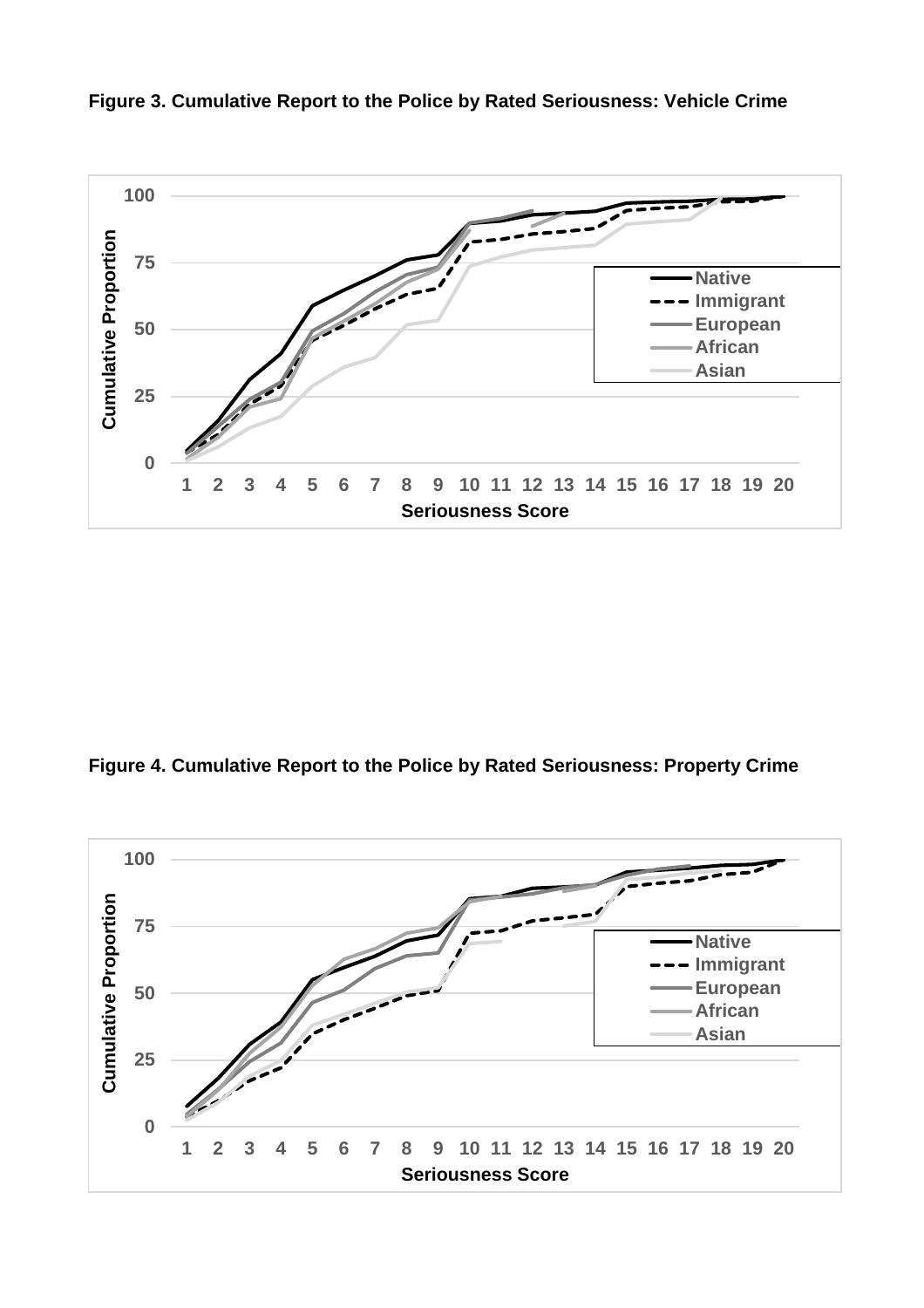

**Figure 5. Cumulative Report to the Police by Rated Seriousness: Personal Crime**

Table 1 provides an alternative depiction of the relationship between seriousness and report to the police.

**Table 1. Mean Seriousness Score for victimizations reported and not reported to the police between Native as well as European, African and Asian immigrant people.**

| <b>Average Seriousness Score</b> |            | <b>All</b> | <b>Native</b> | Immigrant | European | <b>African</b> | Asian |
|----------------------------------|------------|------------|---------------|-----------|----------|----------------|-------|
| All                              | Reported   | 6.97       | 6.77          | 8.52      | 7.17     | 7.09           | 8.97  |
|                                  | Unreported | 4.34       | 4.20          | 5.37      | 4.71     | 5.95           | 5.65  |
| <b>Vehicle</b>                   | Reported   | 6.23       | 6.06          | 7.41      | 6.53     | 6.92           | 8.90  |
|                                  | Unreported | 4.16       | 3.99          | 5.34      | 5.15     | 5.97           | 5.85  |
| <b>Property</b>                  | Reported   | 6.83       | 6.58          | 8.84      | 7.15     | 6.71           | 8.77  |
|                                  | Unreported | 3.82       | 3.69          | 4.90      | 3.97     | 4.95           | 4.99  |
| <b>Personal</b>                  | Reported   | 8.07       | 7.89          | 9.48      | 8.47     | 8.14           | 9.34  |
|                                  | Unreported | 5.41       | 5.31          | 6.09      | 5.21     | 7.32           | 6.03  |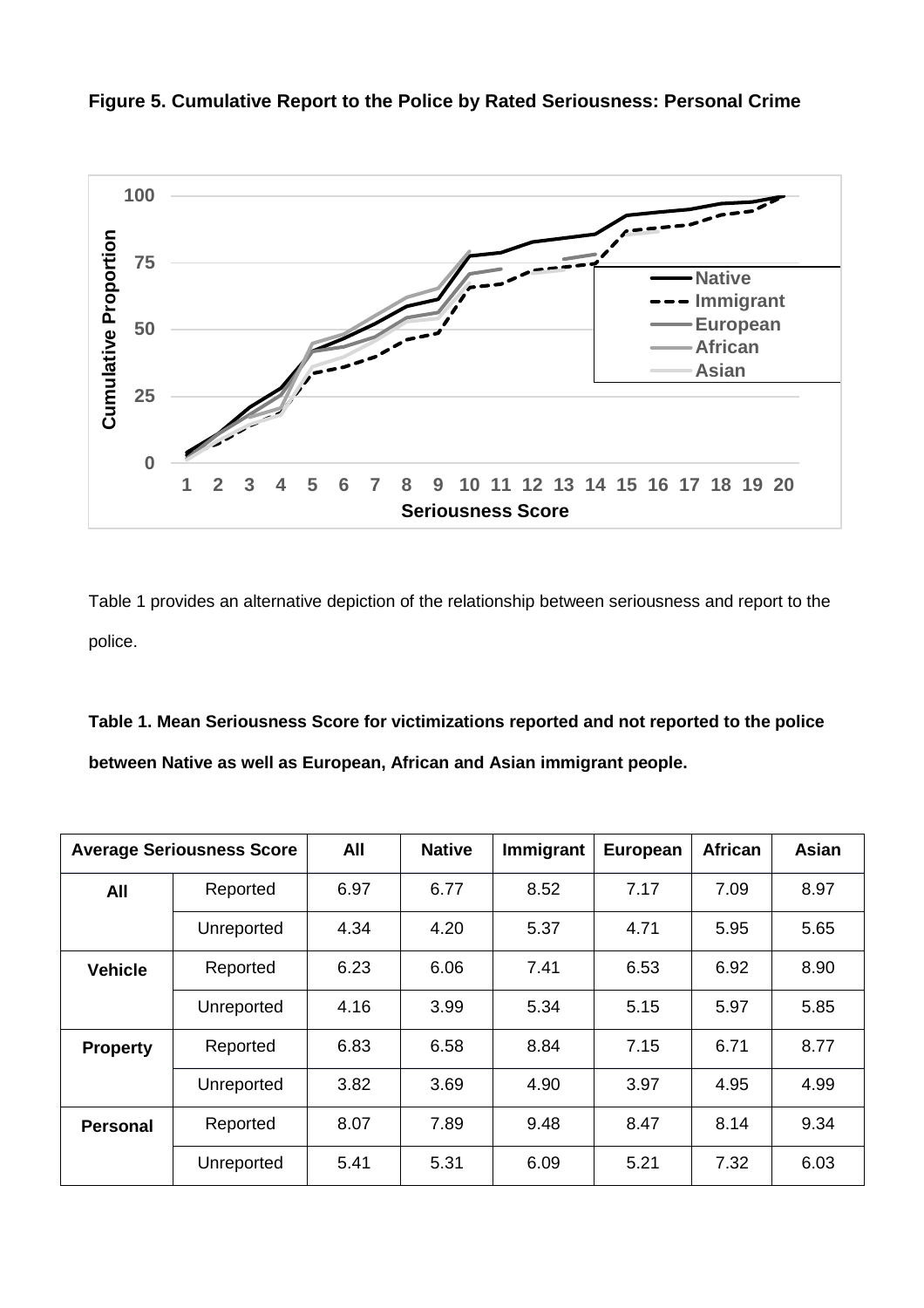Helpfully, in CSEW sweep of 2014/15 respondents were asked for reasons why they did not report a crime to the police. Where one or more of the groups gave a reason in more than 10% of cases the reason is included in the table below.

#### **Table 2. Common Reasons for Non-Report by Group**

|                                     | Native (n=4031) | European (n=209) | African (n=113) | Asian $(n=169)$ |
|-------------------------------------|-----------------|------------------|-----------------|-----------------|
| Too Trivial, not<br>worth reporting | 42%             | 41%              | 37%             | 37%             |
| Police could have<br>done nothing   | 26%             | 27%              | 30%             | 35%             |
| Police would not<br>have bothered   | 17%             | 18%              | 19%             | 21%             |

The differences are too slight to be statistically reliable, but if replicated with data as it becomes available, may suggest that police impotence or indifference plays a slightly greater role in nonreport by immigrants of Asian and African origin. If the differences between groups giving triviality as a reason for non-report hold up with more data, it may suggest that the Asian group would report more were they to have greater confidence in police capacity or willingness to investigate, since they give triviality less as a reason for non-report.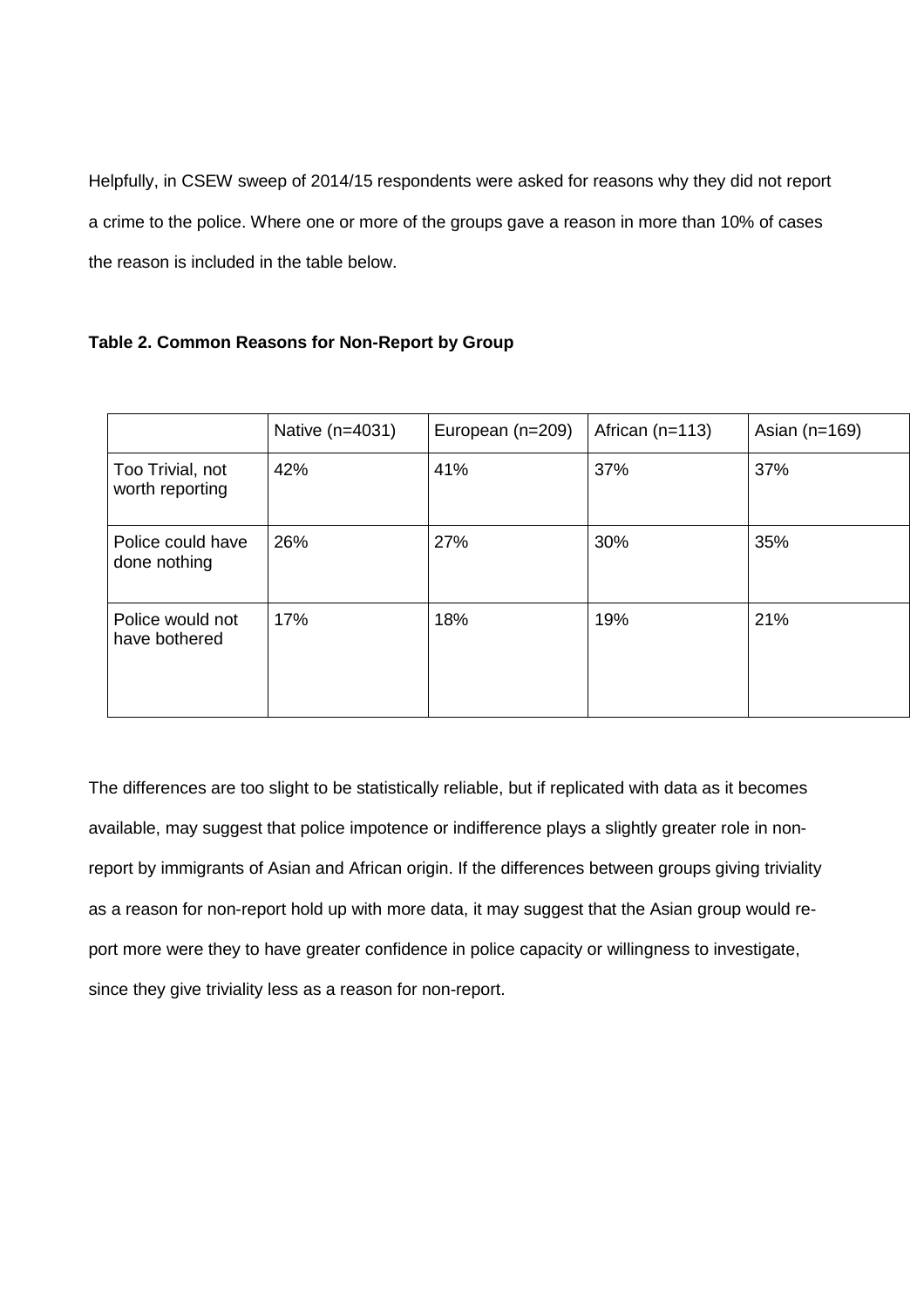#### *Does the Same Rating Mean the same Thing Across Groups*

We left this question unresolved. We address it now by looking at whether factors one might suppose to make an offence serious do in fact account for all differences in seriousness ratings, or whether there remains something which must be put down to cultural differences in offence perception. In order to explore whether various factors affect the crime seriousness score differently for native and immigrant populations, separate linear regressions (OLS) were carried out for offender characteristics<sup>1</sup>; losses incurred from theft or burglary<sup>2</sup>; losses incurred in the case of a vehicle crime<sup>3</sup> and physical injuries<sup>4</sup>. Loss of an item or presence of an injury was coded as 1 and absence of such factors as zero. Cases with missing factors were omitted.

The approach taken involved checking whether the variance in rated seriousness explained by the characteristics listed changed non-trivially when a particular immigrant group was removed from the sample. This was done separately for each general offence type. The measure of variance explained was the coefficient of determination  $R^2$ . The changes in  $R^2$  are displayed in Table 3 below. So, Detailed statistics and variable definitions are available from the corresponding author. Only the main findings will be discussed here. Table 3, to re-iterate, has been created by deducing the  $R^2$  value of every population sub group from  $R^2$  value of overall sample, thus a positive value in Table 3 indicates that those factors are more closely associated with seriousness judgements for those populations, and a negative value indicates factors being associated less with seriousness scores given. Before getting to specifics, the central conclusion to be drawn from Table 3 is that

 $\overline{a}$ 

<sup>&</sup>lt;sup>1</sup> Gender, Age, Race, Influence of alcohol, Influence of drugs, Possession of a weapon, Affiliation to a gang.

<sup>&</sup>lt;sup>2</sup> Vehicle Parts, Money/Wallet/Purse/CreditCard, Mobile Phone, Jewellery, Clothes, Documents, Electrical Goods, Computer, CDs/Games, House Keys, Car Keys, Tools, Bicycle/Parts, Garden Furniture, Bins, Bag/Briefcase, Purse/Wallet, Cash, Cigarettes/Food.

<sup>&</sup>lt;sup>3</sup> Vehicle, Valuables, Electrical Goods, Speakers, Mobile Phone, Tools, Bicycle/Parts, Camera, CDs/Games, Household Items, House Keys, Car Keys, Exterior Fittings, Garden Furniture. <sup>4</sup> Minor Bruising/Black Eye, Severe Bruising, Scratches, Cuts, Broken Bones, Broken Nose, Chipped Teeth, Concussion/Loss of Consciousness, Facial/Head Injuries.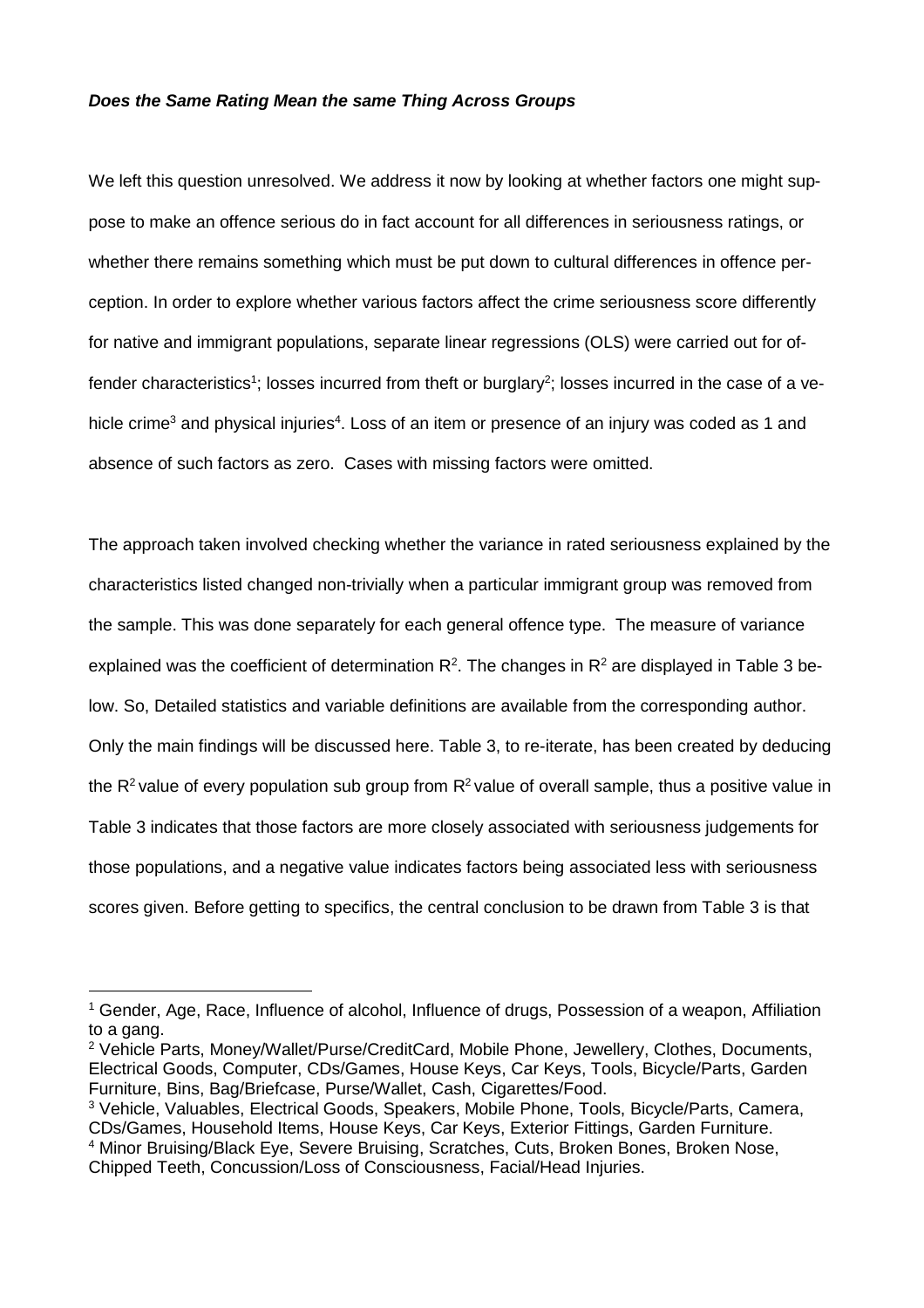the  $R<sup>2</sup>$  changes are generally very small, suggesting that by and large event characteristics contribute in a similar way to judgements of offence seriousness across respondent groups.

|                                 | <b>Native</b>       | Immigrant      | <b>European</b> | <b>African</b> | Asian          |
|---------------------------------|---------------------|----------------|-----------------|----------------|----------------|
|                                 |                     |                |                 |                |                |
| <b>Offender Characteristics</b> | $R^2 = \text{Same}$ | $R^2=+.042$    | $R^2 = +0.308$  | $R^2 = +.501$  | $R^2=+.202$    |
| If Burgled/Household Theft      | $R^2 = +0.001$      | $R^2 = +0.012$ | $R^2 = +0.085$  | $R^2 = +0.093$ | $R^2 = +0.087$ |
| <b>If Vehicle Theft</b>         | $R^2 = \text{Same}$ | $R^2=+.023$    | $R^2 = +.126$   | $R^2=+.022$    | $R^2=+.039$    |
| If Injuries                     | $R^2 = +0.004$      | $R^2 = -013$   | $R^2 = -0.025$  | $R^2 = -009$   | $R^2 = +0.001$ |

| rable 3. Difference in Coefficient of Determination R <sup>2</sup> value compared to total sample |  |  |
|---------------------------------------------------------------------------------------------------|--|--|
|---------------------------------------------------------------------------------------------------|--|--|

First, in regards to the characteristics of the offender, all of the traits except gang affiliation and influence of alcohol were found to be significantly impacting the seriousness score of the overall sample. For the native population, the only difference found was the perception of perpetrator race, as it was not found to be significantly related to the seriousness score. In contrast, for the immigrants' scores only perpetrator race and possession of a weapon were significantly related to seriousness. When split by region of origin, seriousness scores of the European immigrant population were most strongly (positively) influenced if the race of the offender was non-white, and if a weapon was involved. For Asian immigrants on the other hand, presence of a weapon was most significant and made the greatest difference. Interestingly, for the immigrant population as a whole, as well as for the disaggregated immigrant populations, other offender characteristics were largely non-significant.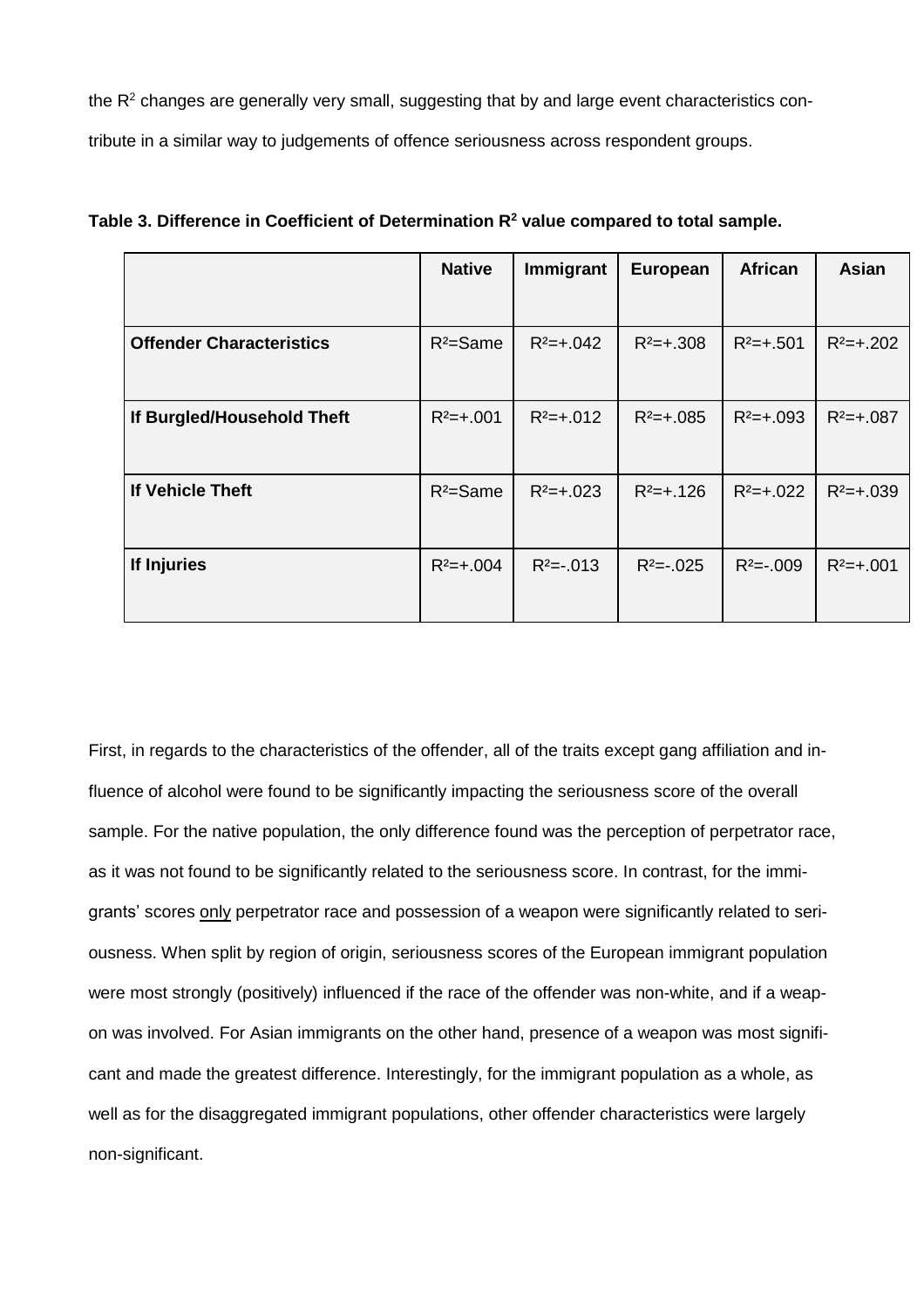In terms of the economic losses incurred, the majority of the items were found to be significantly related to seriousness score for the whole population as well as for natives. The immigrant sample as a whole demonstrated crime ratings significantly more severe in cases where loss of documents was experienced. When divided by the region of origin, all three groups of immigrants on average have given higher seriousness scores in incidents where minor losses were incurred such as loss of clothes, tools, bag/briefcase, etc. While loss of jewellery was much more influential for all three immigrant groups, loss of documents, tools and cigarettes was especially highly influential for European immigrants. On the other hand, loss of bicycle parts seemed particularly influential for African immigrants and the loss of documents, cash and electrical goods for Asian people.

In relationship to vehicle theft, all variables were significantly related to the seriousness for the total and native population. Immigrant people as a whole did not find loss of tools, cds/games, house keys, or household items to increase seriousness significantly. However, when segregated, loss of a vehicle itself as well as loss of a camera or mobile phone from a vehicle was significantly influential on increasing the seriousness judgements of European immigrants. Loss of CDs/Games was seen as enhancing seriousness for African people, and loss of valuables and electrical goods for Asian people.

Finally, the perception of seriousness according to injuries sustained illuminates further differences between the cultural constituencies. Immigrant people found any sort of physical harm much less associated with seriousness (besides chipped teeth) relative to the indigenous group. For European immigrants (the group with the lowest R<sup>2</sup> value change for the injured) chipped teeth were found to be significantly related to an increased seriousness score whereas minor bruising/black eyes were linked with *lower* seriousness scores. Additionally, cuts were significantly associated with enhanced seriousness for African people and severe bruising and broken bones for Asian people.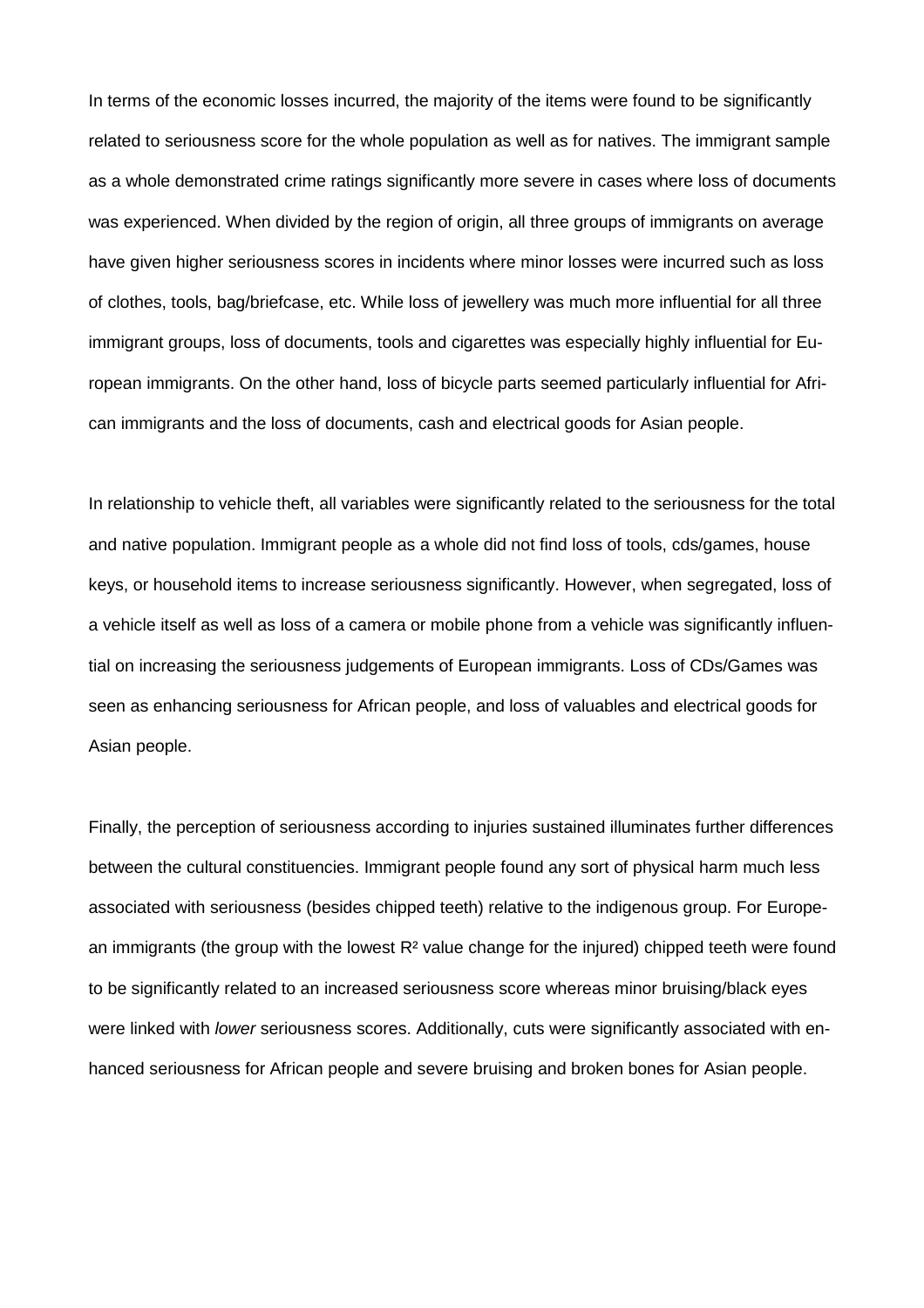Across all the analyses, crimes with financial loss were rated much more serious by immigrants than natives, even in a case of injury. For example, chipped teeth (the only injury that would not be covered by cost-free NHS care, or heal by itself), were found to increase seriousness for European immigrants who were otherwise least influenced by injuries. Cultural differences and lifestyle differences are likely to have contributed to the seriousness judgements amongst the immigrant sub groups due to the large differences in seriousness scores provided and their significance.

#### **Discussion and Conclusions**

The present paper has sought to explore differences and similarities in the rated seriousness of offences by victims of different immigrant origin. It was found that immigrant groups did not differ in their rating of the seriousness of offences against the person, Asian immigrants rated vehicle and property crime they had suffered as more serious than did other groups. While the expected difference in seriousness rating between offences reported to the police and other offences appeared for all groups, people of Asian origin reported a smaller proportion of offences they rated trivial than did people in other groups. There was a suggestion that this was a consequence of less belief in the capacity or willingness of the police to deal properly with offences of low rated seriousness, but this has to be tested with larger samples as they become available.

Analysis of the features of offences which were associated with high seriousness scores yielded interesting differences in the importance of race of offender, weapon, and type of injury caused. Again more data and a wider range of modelling approaches would yield a more nuanced view of group differences in the assessment of offence seriousness.

To advance the understanding of group differences necessary to optimal policing policy and practice, reinstatement of the seriousness question asked of all CSEW respondents in early sweeps of the survey is necessary because it separates out personal experience from a more general social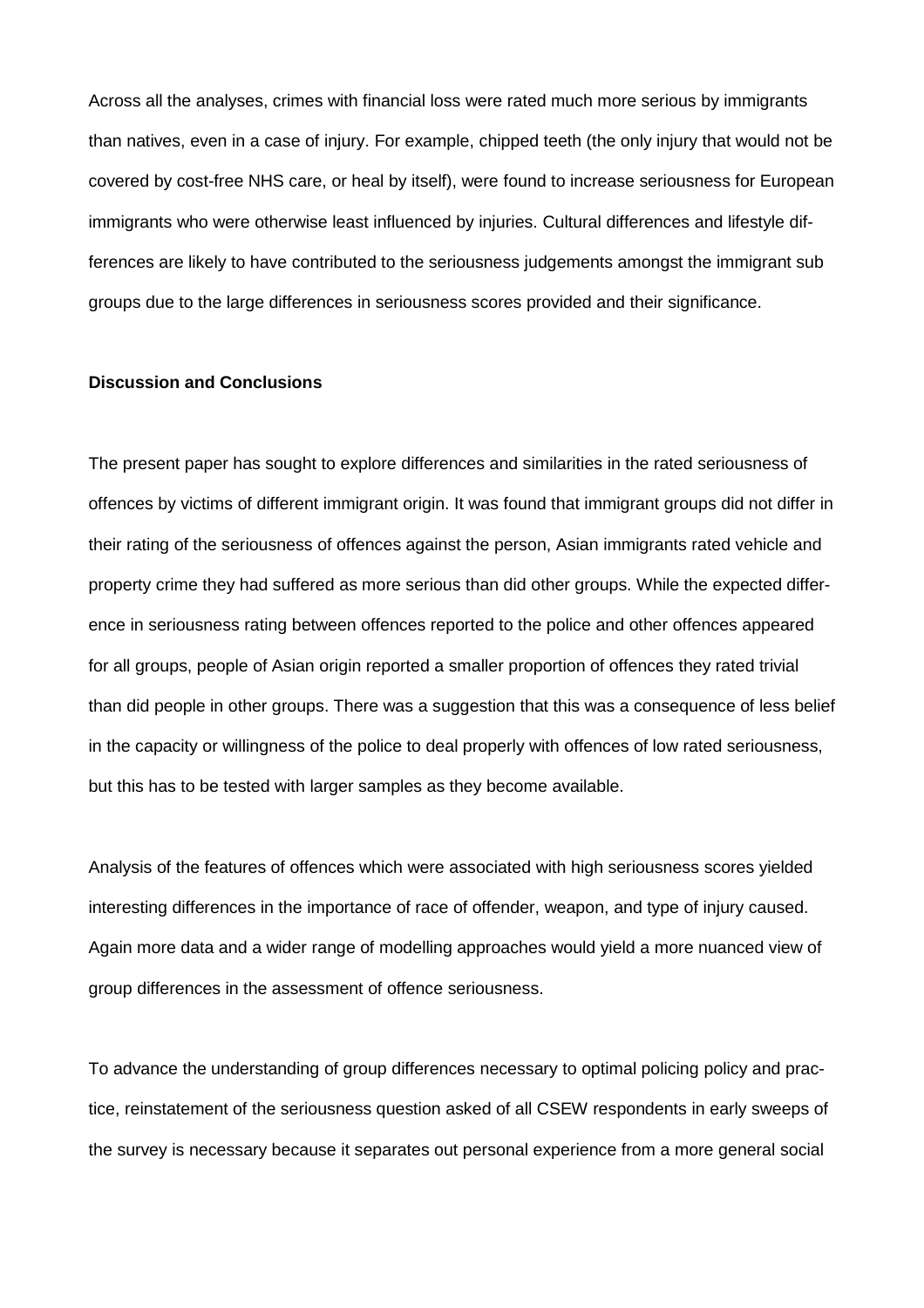value set. This work could alternatively be done as a separate research exercise, perhaps using decision board methodology.

Beyond the specific but important issue of immigrant perceptions, seeking to synchronize police and diverse community views of what is and is not serious, we believe that victim seriousness ratings represent a rich opportunity for research setting out to advance understanding the relationship between public perceptions and criminal justice responses. We hope for another epoch of interest in how seriously people feel are the offences committed against them, similar to that which followed the Sellin and Wolfgang (1964) book, but this time given a fair wind by the greater current recognition that the equal weighting of all crime is a parody of the the impact of crime on people, risible were it not so apparently indifferent to the distribution of crime-caused suffering.

#### **Bibliography**

Akman D.D., Normandeau A. and turner S. (1967) 'The Measurement of Delinquency in Canada' *Journal of Criminal Law, Criminology and Police Science*, 58, 330-337.

Hebenton B., Shaw D. and Pease K. (2009) 'Offences Involving Indecent Photographs and Pse do-Photographs of Children : An Analysis of Sentencing Guidelines'. *Psychology, Crime and Law* 15, 425-440.

Herzog, S., Einat, T. (2016). Moral Judgment, Crime Seriousness, and the Relations Between Them: An Exploratory Study. *Crime & Delinquency.* Vol. 62(4) 470-500. Sage

Ignatans, D. and Pease, K. (2015). 'Taking Crime Seriously: Playing the Weighting Game.' *Poli cing: a Journal of Policy and Practice,* pav029